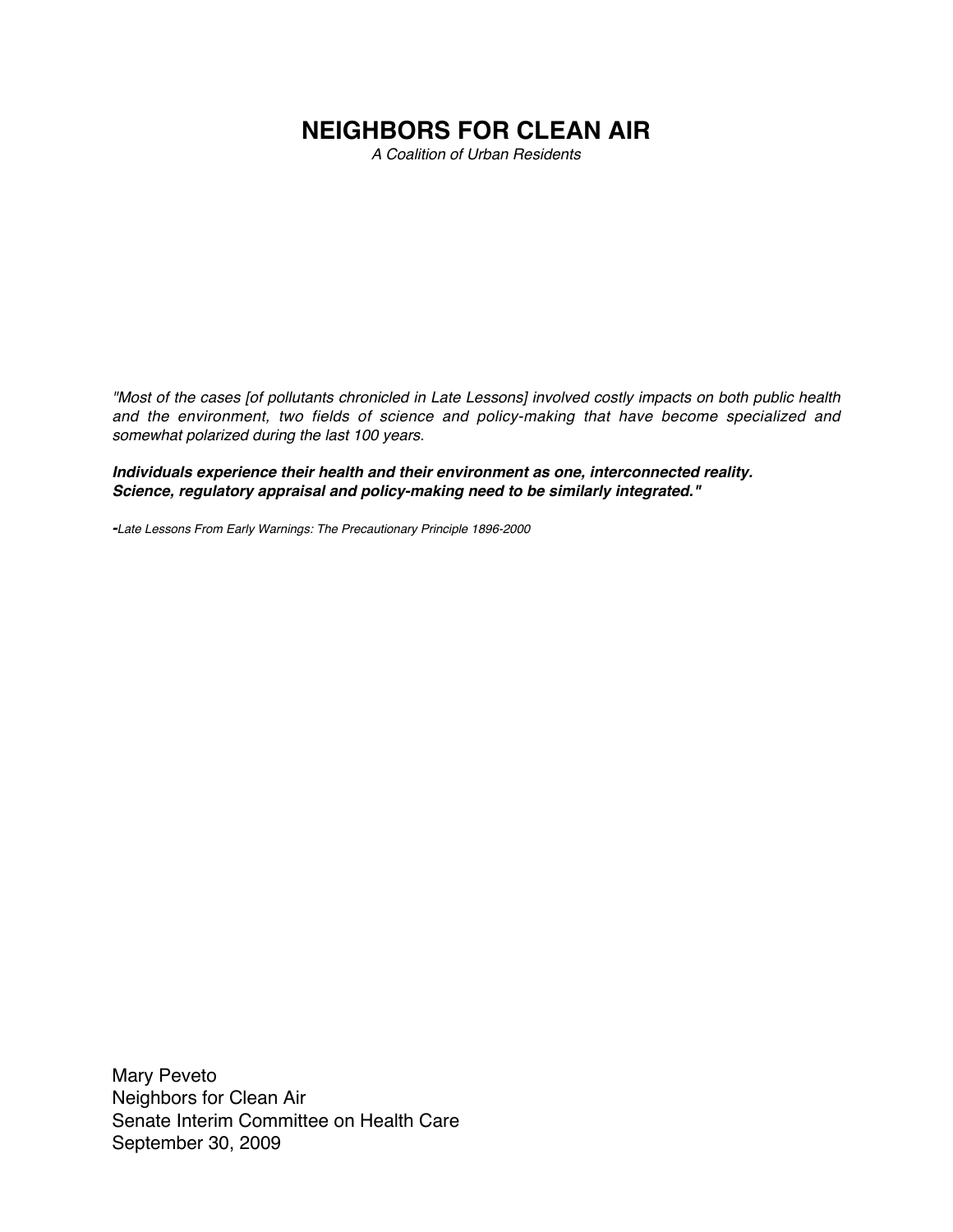The Oregon Department of Environmental Quality's current regulatory policy does not adequately protect public health from the hazardous emissions of the more than 71 industrial facilities in Portland, including 19 Title V permitted facilities.

- **34 Portland City Schools ranked in the top 5% of schools across the nation with the worst air due to toxic industrial emissions.1**
- **15 Portland Schools ranked in the top 2%, making them nearly equivalent to the modeled conditions of a school in Marietta OH that was closed down, because the ambient conditions matched the modeled profile.**
- **In July 2009, the EPA released its National Air Toxics Assessment (NATA) report based on 2002 data, showing Multnomah County to be in the top 2% of counties in the country with the largest populations at increased risk of developing cancer due to toxic air pollution (exceeding 100 cases per million).2**
- 1. DEQ has failed Oregon communities by allowing air toxics standards to be **voluntary benchmarks**, not legally mandated restrictions. This makes our air toxic standards among the weakest in the country.

• CA, CT, MA, RI have led the way to use the discretion afforded states by the Clean Air Act to **set stricter ambient air quality standards**. **Oregon sits at the bottom of state programs, with Louisiana**. Both lacking clear measurements of toxic air standards and being the state with the worst record in reduction of air toxins since 1988 $^3$ .

• **Benzene** levels in gasoline are nearly 3x greater in this region than anywhere else in the country.

• 586 gasoline storage tanks are located along the Willamette River in NW Portland operated by 7 different companies (some tanks are nearly 100 years old). Together, these tanks in NW Portland, which hold about 200 million gallons, **annually emit ~1,394 tons of volatile organic compounds (VOCs)**, including the known carcinogen benzene.<sup>4</sup>

- Oregon law allows for leakage rates at these tanks of up to 10,000 parts per million (ppm).
- In San Francisco, CA the law allows only up to 100 ppm or facilities risk being shut down.
- 2. For Title V permit holders, those polluters who meet the standards of highest volume of **toxic emissions**, Oregon relies on Plant-Site Emissions Limits (PSEL) that **are specifically unenforceable** as there are no coinciding operating limits in place.

• For example, ESCO Corp. operates two steel foundry/metals casting facilities in NW Portland within 1000 ft of several schools. DEQ describes the plants as such: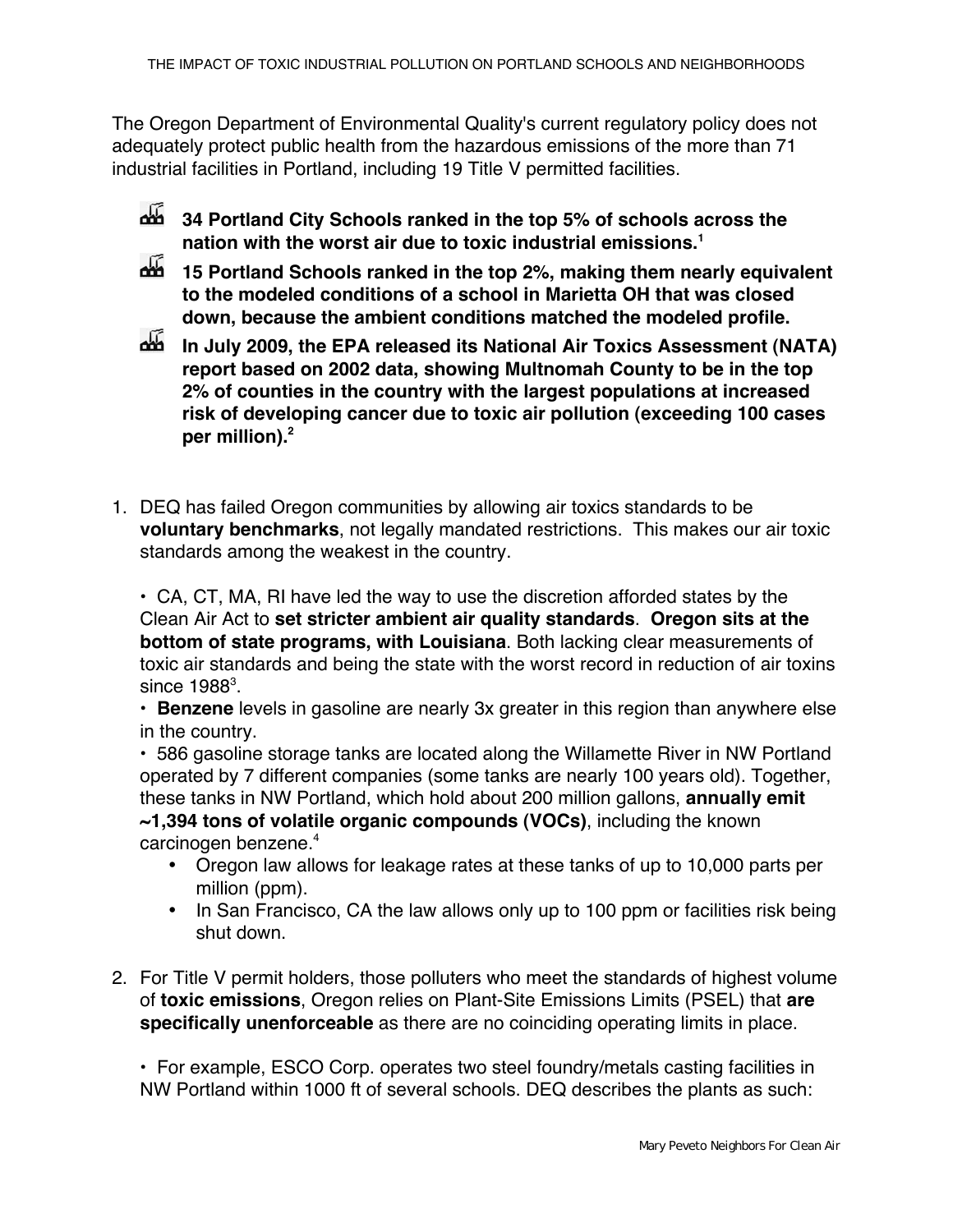"The ESCO plants emit particulate matter and fine particulate matter, carbon monoxide, oxides of nitrogen, volatile organic compounds (VOCs), lead and sulfur dioxide. The ESCO plants are considered a major source of VOCs some of which are classified by the Environmental Protection Agency as hazardous air pollutants."

**Without enforceable operating limits** in place, the two plants **ESCO** operates have been able to increase their reported toxic air emissions (Toxic Release Inventory TRI) by over 4800% from 2003-2007, including nearly **doubling the release of heavy metals** (from 425 lbs to over 1000) and increasing the release of Glycol Ether to nearly 20,000lbs.<sup>5</sup> By the company's own admission<sup>6</sup>, these included significant increases in Manganese and Lead, known neurotoxins, and key components of the health assessment risk drivers in the neighborhood. ESCO, as I am sure their representative will tell you when he has the floor, can still maintain that **they are fully compliant with their Oregon DEQ-issued air permit**, even though the company has possibly even exceeded the emissions that allowed it to be classified 5 years ago as a synthetic minor source<sup>7</sup>.

3. Oregonians must rely on modeled data, not actual monitored ambient conditions information, because the **DEQ does not allocate funding for monitoring in industrial neighborhoods**.

• A risk assessment report developed by researchers and scientists at the U. Mass-Amherst, Johns Hopkins, and the U. of Maryland to analyze exposure to industrial pollution at 127,809 schools across the nation, put Portland area schools in the top risk category due to industrial emissions.

•A recent EPA report called the National Air Toxics Assessment(NATA), further concluded that toxic air pollution puts residents of Multnomah County among those most at risk of developing cancer in the US.

4. DEQ has significant data sources (e.g. Cooper Environmental Services and a history of neighborhood monitoring) raising cause for specific concern; yet, the agency appears to want to **dismiss all the data sources and ignore potential community health threats**.

•"Total Airshed"- the model that still informs the DEQ Air Quality regulatory process was developed to confront the six original smog causing pollutants (carbon, lead, nitrogen oxides, ozone, particulate matter, and sulfer dioxide). Unfortunately, a **focus on a total air shed**, in our case a tri-county area, **has created sacrificial zones of toxic industrial pollutant** hotspots across the city. This is because industry is seen to be only 10% of the problem statewide. This belies the experience of many neighborhoods in Portland which are in very close proximity to industrial point sources like the Northwest.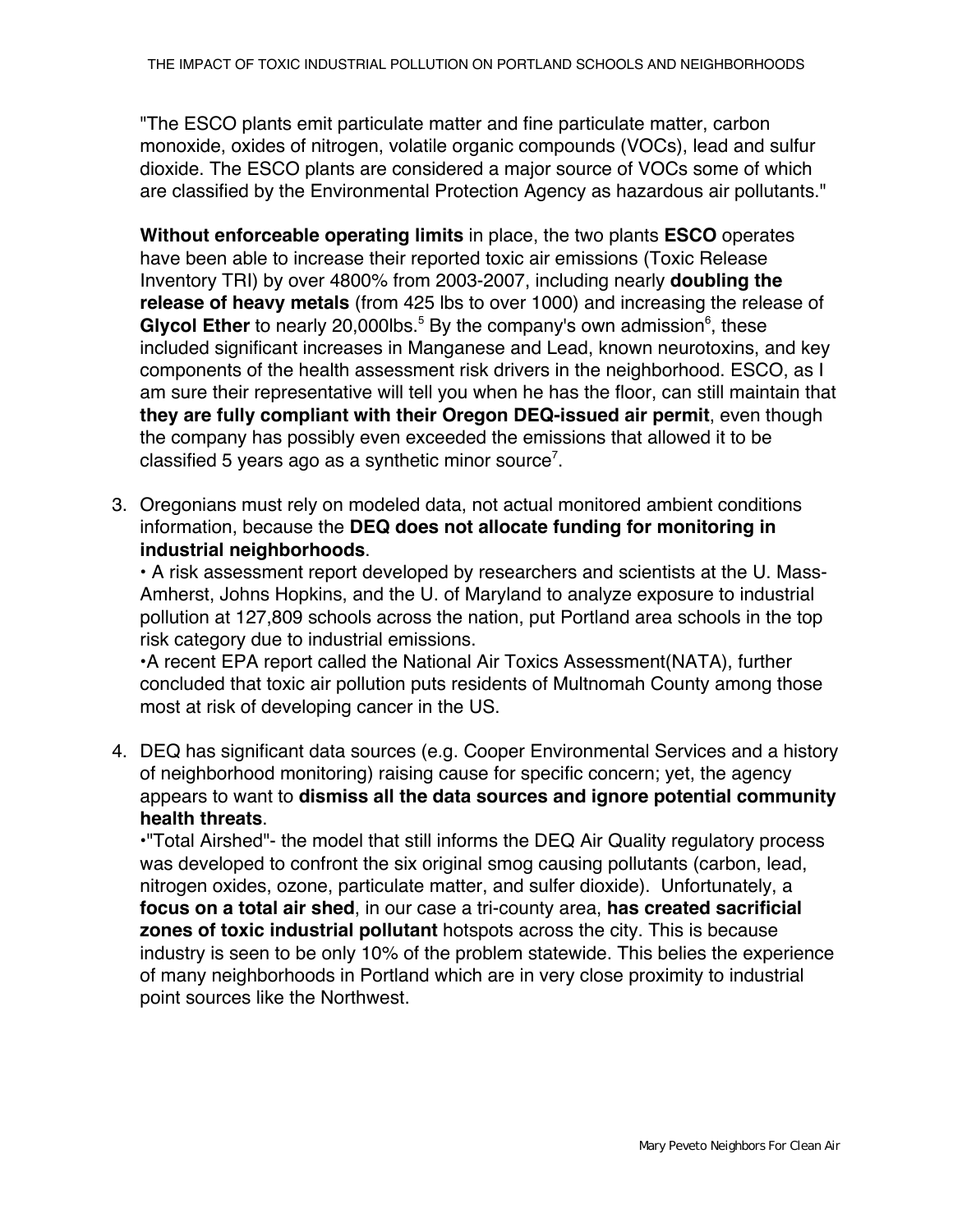## **SOLUTIONS TO PROTECT PUBLIC HEALTH FROM TOXIC INDUSTRIAL EMISSIONS**

**To produce a significant reduction in Air Toxics, a state must have specific standards and specific methods of testing, place the onus on the regulated parties to ensure compliance, and have effective followup programs to test for compliance.**

**-Victor B. Flatt: Conclusion to "Gasping for Breath: The Administrative Flaws of Federal Hazadarous Air Pollution Regulation and What We Can Learn From The States"**

1. **Mandatory restrictions/reductions of toxic air emissions by industrial sources in aggregate.**

•DEQ should revisit a study that set a total cap on industrial emissions in Portland and determined individual appropriations to facilities. In turn, enforceable total limits need to be assigned to Title V industrial facilities.

- **2. Mandatory Pollution Prevention (P2) program of independent audits every 5 years that aims at the reduction of overall emissions.**
- 3. **Fund adequate ambient air quality monitoring in order to protect concerned citizens' right to know what is in the air they breathe.** The state comparisons suggest that enforcement of mandatory risk standards may be less effective when it depends on the state agency to make the risk determinations and do the monitoring. Instead, if the source is required to selfreport and do their own risk analysis, the state would only have to occasionally audit work that had already been done, requiring far fewer resources and probably producing better data.
- 4. **Adoption of the "Precautionary Principle" by the EQC to inform regulatory rule making**.

• The Precautionary Principle would inform the regulatory process in a way that better safeguards public health by immediately reducing benchmarks to their lowest known safe levels, and then proceeding with caution in incremental increases that prove there is no harm to public health.

E.g. Manganese: The current available knowledge says, that like nickel and lead, there are no known safe levels of exposure to children. And with recent court cases being won, proving the connection of exposure of manganese in workers causing Parkinsons-like neurological damage<sup>8</sup>, it would be prudent to limit manganese emissions until we can assess the safety of the cumulative loads.